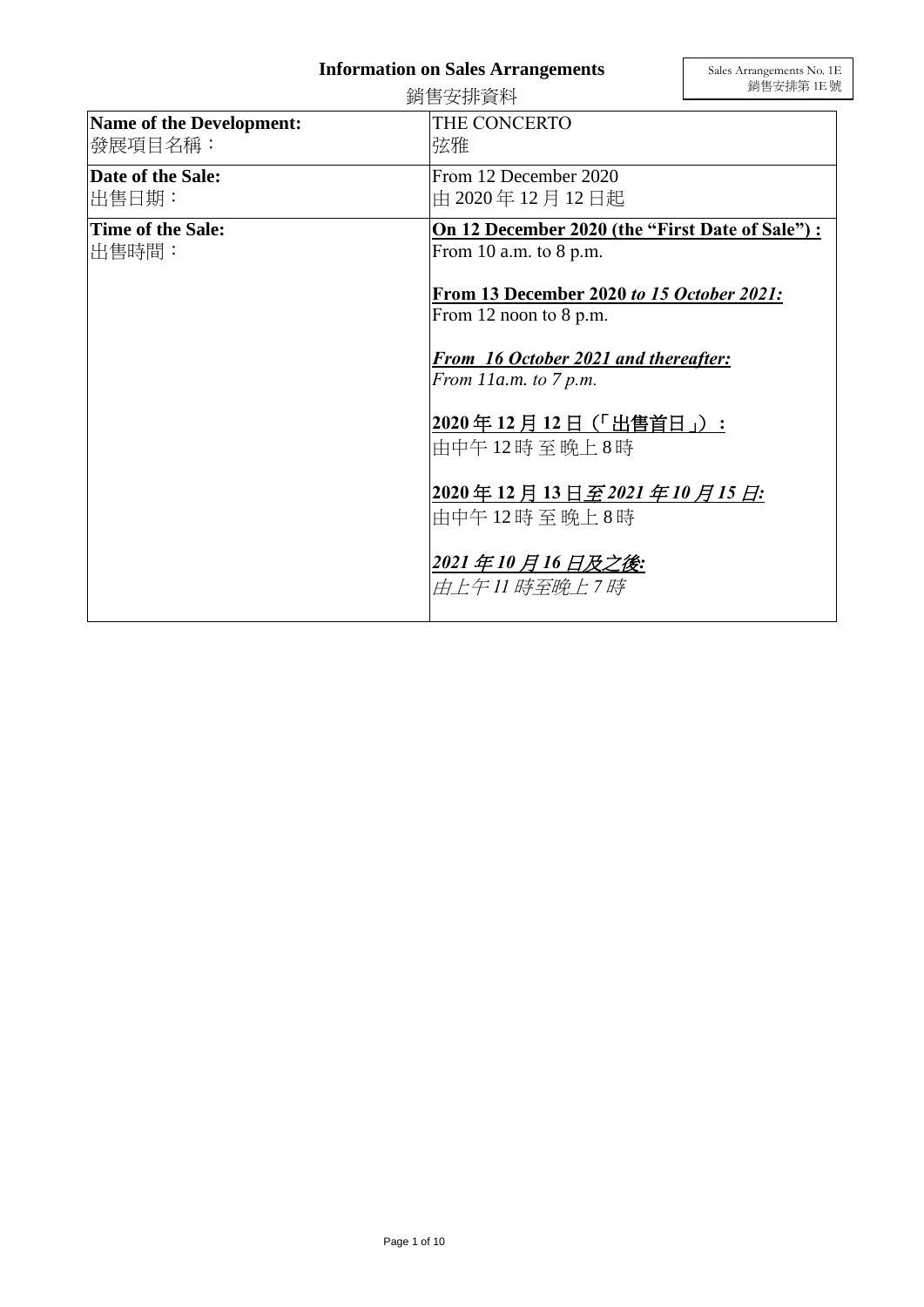| Place where the sale will take place:                                                                                                                                                                                                          | On 12 December 2020:                                                                                                   |  |
|------------------------------------------------------------------------------------------------------------------------------------------------------------------------------------------------------------------------------------------------|------------------------------------------------------------------------------------------------------------------------|--|
| 出售地點:                                                                                                                                                                                                                                          | From 10 a.m. to 4 p.m.: 2/F, Heya Crystal, Castle                                                                      |  |
|                                                                                                                                                                                                                                                | Peak Road 399, Cheung Sha Wan (the "Designated                                                                         |  |
|                                                                                                                                                                                                                                                | Venue")                                                                                                                |  |
|                                                                                                                                                                                                                                                |                                                                                                                        |  |
|                                                                                                                                                                                                                                                | From 4 p.m. to 8 p.m.: $1/F$ , One New York, 468                                                                       |  |
|                                                                                                                                                                                                                                                | Castle Peak Road, Cheung Sha Wan, Kowloon (the<br>"Sales Office")                                                      |  |
|                                                                                                                                                                                                                                                |                                                                                                                        |  |
|                                                                                                                                                                                                                                                | <u>From 13 December 2020 to 6 June 2021:</u>                                                                           |  |
|                                                                                                                                                                                                                                                | the Sales Office                                                                                                       |  |
|                                                                                                                                                                                                                                                |                                                                                                                        |  |
|                                                                                                                                                                                                                                                | From 7 June 2021 to 15 October 2021:<br>Shop1, 2 & 2A, G/F, Fu Wa Mansion, 25-33 Kweilin                               |  |
|                                                                                                                                                                                                                                                | Street, Sham Shui Po, Kowloon(the "Sales Office")                                                                      |  |
|                                                                                                                                                                                                                                                |                                                                                                                        |  |
|                                                                                                                                                                                                                                                | From 16 October 2021 and thereafter:                                                                                   |  |
|                                                                                                                                                                                                                                                | Shop 2, 1/F, No.203, Yee Kuk Street, Kowloon                                                                           |  |
|                                                                                                                                                                                                                                                | (the " <b>Sales Office</b> ")                                                                                          |  |
|                                                                                                                                                                                                                                                | 2020年12月12日                                                                                                            |  |
|                                                                                                                                                                                                                                                | 由上午 10 時 至 下午4時:長沙灣青山道 399 號                                                                                           |  |
|                                                                                                                                                                                                                                                | 喜 薈 2 樓全層 (「指定會場」)                                                                                                     |  |
|                                                                                                                                                                                                                                                |                                                                                                                        |  |
|                                                                                                                                                                                                                                                | 由下午4時至晚上8時:九龍長沙灣青山道468                                                                                                 |  |
|                                                                                                                                                                                                                                                | 號 One New York 一樓(「售樓處」)                                                                                               |  |
|                                                                                                                                                                                                                                                |                                                                                                                        |  |
|                                                                                                                                                                                                                                                | 由 2020 年 12 月 13 日至 2021 年 6 月 6 日:                                                                                    |  |
|                                                                                                                                                                                                                                                | 售樓處                                                                                                                    |  |
|                                                                                                                                                                                                                                                | <u> 由 2021 年 6 月 7 日<i>至 2021 年 10 月 15 日</i>:</u>                                                                     |  |
|                                                                                                                                                                                                                                                | 九龍深水埗桂林街 25-33 號富華大廈地下 1,2及                                                                                            |  |
|                                                                                                                                                                                                                                                | 2A 舖 (「售樓處」)                                                                                                           |  |
|                                                                                                                                                                                                                                                |                                                                                                                        |  |
|                                                                                                                                                                                                                                                | 由 2021 年 10 月 16 日及之後:                                                                                                 |  |
|                                                                                                                                                                                                                                                | 九龍醫局街203 號 1 樓 2 號舖 (「 <b>售樓處</b> 」)                                                                                   |  |
|                                                                                                                                                                                                                                                |                                                                                                                        |  |
| Number of specified residential properties 53                                                                                                                                                                                                  |                                                                                                                        |  |
| that will be offered to be sold:                                                                                                                                                                                                               |                                                                                                                        |  |
| 將提供出售的指明住宅物業的數目                                                                                                                                                                                                                                |                                                                                                                        |  |
| Description of the residential properties that will be offered to be sold:                                                                                                                                                                     |                                                                                                                        |  |
| 將提供出售的指明住宅物業的描述:                                                                                                                                                                                                                               |                                                                                                                        |  |
| The following flats $\mathcal{Y} \rightarrow \mathbb{R}$                                                                                                                                                                                       |                                                                                                                        |  |
|                                                                                                                                                                                                                                                | $21A$ , $16A$ , $15A$ , $12A$ , $11A$ , $9A$ , $5B$ , $6B$ , $7B$ , $5E$ , $6E$ , $7E$ , $8E$ , $9E$ , $15E$ , $16E$ , |  |
|                                                                                                                                                                                                                                                |                                                                                                                        |  |
| $17E$ , $18E$ , $19E$ , $5D$ , $7D$ , $8D$ , $16D$ , $17D$ , $18D#$ , $22A*$ , $19A$ , $18A17A*$ , $8A$ , $7A$ ,<br>$6A^*$ , $5A^*$ , $8B$ , $22B$ , $21B^*$ , $9B$ , $19B^{\wedge}$ , $18B$ , $16B$ , $15B$ , $11B$ , $11E$ , $12E$ , $20E$ , |                                                                                                                        |  |
| $21E \cdot 23E \cdot 10D \cdot 11D \cdot 12D \cdot 19D \cdot 20D \cdot 22D$                                                                                                                                                                    |                                                                                                                        |  |
|                                                                                                                                                                                                                                                |                                                                                                                        |  |

\* Units to which this Information on Sales Arrangements cease to be applicable from 19 December 2020.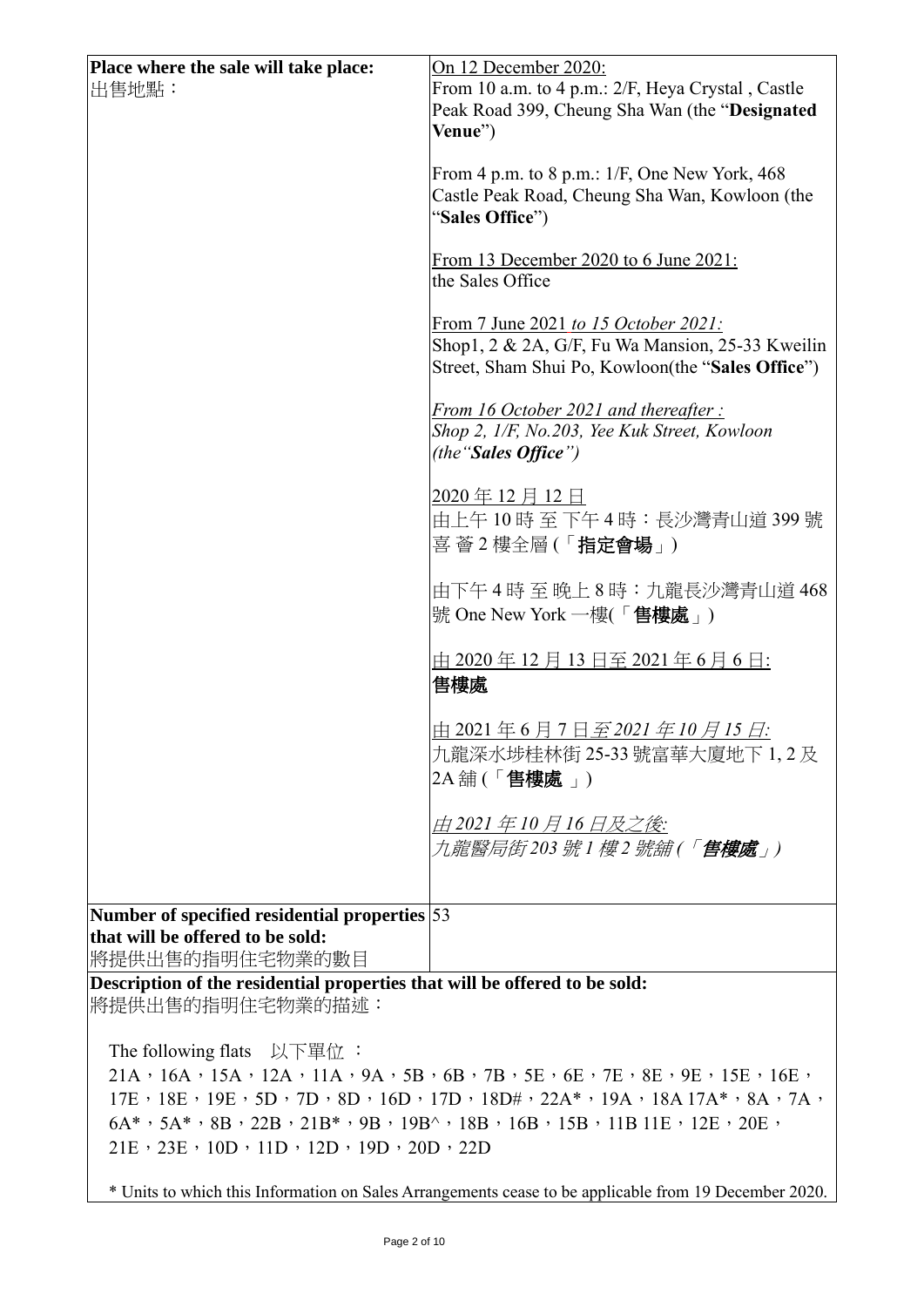\*2020 年 12 月 19 日起本銷售安排資料終止適用的單位。# Unit(s) suspended for sale from 21 December 2020 onwards but is/are resumed for sale with effect from 25 December 2020 at 1 p.m. # 2020 年 12 月 21 日 起暫停出售直至 2020 年 12 月 25 日下午 1 時恢復出售之單位。

^Unit(s) to which this Information on Sales Arrangements cease to be applicable from 11 January 2021. ^2021 年 1 月 11 日起本銷售安排資料終止適用的單位。

**The method to be used to determine the order of priority in which each of the persons interested in purchasing any of the specified residential properties may select the residential property that the person wishes to purchase:** 

將會使用何種方法,決定有意購買該等指明住宅物業的每名人士可揀選其意欲購買的住宅 物業的優先次序:

- 1. General provisions: 一般規定:
	- 1.1 Where more than one specified residential property is covered in one preliminary agreement for sale and purchase, the purchaser of each such specified residential property shall comprise the same person or the same group of persons. 如同一份臨時買賣合約包括多於一個指明住宅物業,每一該等指明住宅物業之買 方須由同一人士或同一組人士構成。
	- 1.2 "Immediate Family Member" of a person means a spouse, parent, child, sibling, grandparent or grand children of that person Provided That relevant supporting documents to the satisfaction of the Vendor to prove the relationship have been provided and the Vendor's determination as to whether there is such a relationship shall be final. 「直系親屬」指該人士之配偶、父母、子女、兄弟姊妹、祖父母或外祖父母、 孫、孫女、外孫或外孫女,惟必須已出示令賣方滿意之有效證明文件證明親屬關 係,賣方就是否有「直系親屬」之關係的決定為最終決定。
	- 1.3 In case of any dispute, the Vendor reserves its right to allocate any specified residential properties to any interested person by any method (including balloting). 如有任何爭議,賣方保留最終決定權以任何方式(包括抽籤)自行分配任何指明 住宅物業予任何有意欲購買的人士。
	- 1.4 The Vendor will not entertain any request for addition, removal or modification of purchaser(s) once a Preliminary Agreement for Sale and Purchase has been executed. 臨時買賣合約一經簽署,賣方不接受任何加入、減去或改動買方之要求。
	- 1.5 The Vendor also reserves its right to specify and adjust the time of any balloting or selection of residential properties in accordance with the progress of confirmation and verification of identities of registrants or carrying out other procedures. 賣方保留最終決定權因應確認和核實登記人身份和其他程序之進度指定和調整任 何抽籤或揀選住宅物業時間。
- 2. On First Date of Sale: 於出售首日:

Balloting will be used to determine the order of priority. Details are as follows. 優先次序將以抽籤方式決定。詳情如下。

2.1 To participate in the balloting, interested persons must first submit a Registration of Intent. The form of Registration of Intent is available for collection at the Sales Office. The manner for the submission of the Registration of Intent and the documents and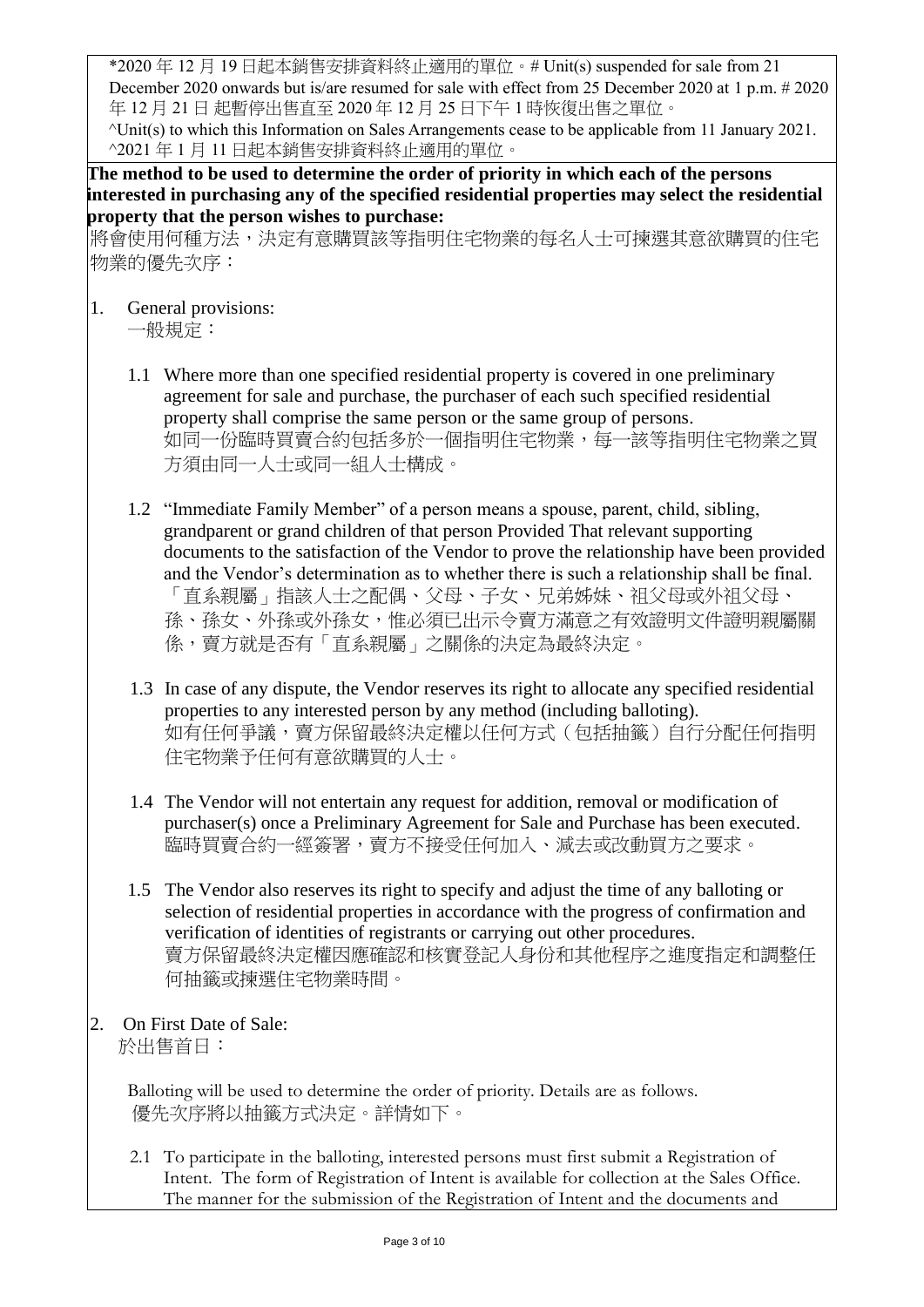materials required, etc. are specified in that form. Please refer to the form of the Registration of Intent for details. The order of the submission of a Registration of Intent will not have any impact on the order of priority for selecting the specified residential properties. Generally:

有意參與抽籤的人士須先遞交購樓意向登記。購樓意向登記表格可於售樓處索 取。遞交購樓意向登記之方式及所需文件及材料等於該表格中有所說明。詳情請 參閱購樓意向登記表格。遞交購樓意向登記次序不會影響揀選指明住宅物業的優 先次序。概括而言:

 2.1.1 In addition to copies of specified identification documents, each Registration of Intent shall be submitted together with one cashiers' order. The amount of the cashiers' order shall be HK\$100,000. The cashiers' order shall be payable to "Baker & McKenzie".

 除指明的身份證明文件副本外,遞交一份購樓意向登記時必須同時遞交銀行 本票一張。該本票金額為港幣\$100,000,抬頭人為「貝克·麥堅時律師事務 所」或「Baker & McKenzie」。

2.1.2 A completed Registration of Intent shall be submitted at the Sales Office during the period from 4 December 2020 to 10 December 2020 (from 12 noon to 8 p.m.) and on 11 December 2020 (from 12 noon to 6 p.m.), notwithstanding anything as may be specified in the Registration of Intent. A Receipt of Registration of Intent will be issued to the registrant in respect of a validly submitted Registration of Intent.

填妥之購樓意向登記須於2020年12月4日至2020年12月10日(中午12時至晚 上 8時)及2020年12月11日(中午12時至下午6時)到售樓處遞交(即使購樓 意 向登記內可能指定任何其他安排)。有效地遞交購樓意向登記後登記人將 獲 發購樓意向登記收據。

2.1.3 No more than two Registrations of Intent can be submitted by the same person whether alone or together with any other person. For the purpose of illustration, (i) if a person X has submitted a Registration of Intent in his/her sole name, that person X may submit at most one other Registration of Intent in his/her sole name or in joint name with any other person(s); and (ii) if a person  $X$  has submitted a Registration of Intent in joint name with another person Y, that person X may submit at most one other Registration of Intent in his/her sole name or in joint name with that person Y or any other person(s).

同一人士不論以個人名義或與他人聯名只可遞交最多兩份購樓意向登記。舉 例說明: (i)如X君以個人名義遞交了一份購樓意向登記, X君可以再以個人 名義或與任何一名或多名其他人士遞交另外最多一份購樓意向登記;和(ii)如 X君與另一人士Y君聯名遞交了一份購樓意向登記,X君可以再以個人名義 或與該Y君或任何一名或多名其他人士遞交另外最多一份購樓意向登記。

2.1.4 Extra submission of Registration of Intent shall be considered invalid in which respect the Vendor shall have the final decision and such decision shall be binding on the registrants.

多出的購樓意向登記將被視為無效,賣方對此有最終決定權,該等決定對登 記人有約束力。

2.2 First Balloting 首次抽籤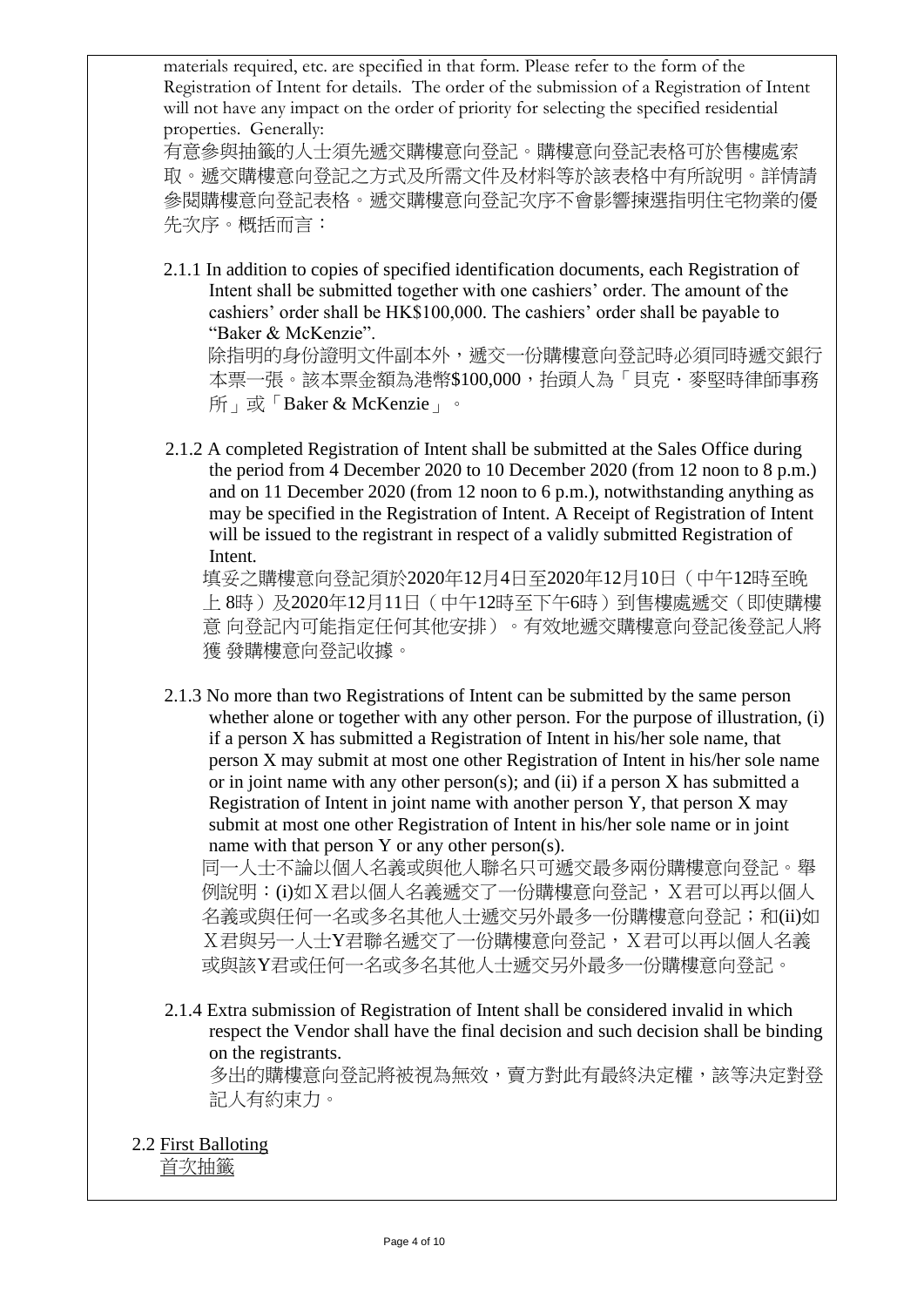- 2.2.1 A first balloting will take place on the day before the First Date of Sale [at Sales Office] for the purpose of dividing registrants into one or more sub-groups. 首次抽籤將於出售首日前一日於售樓處進行,以將登記人分配入一個或 多個 小分組。
- 2.2.2 The balloting results, the priorities in selection of the specified residential properties among different sub-groups (a "sub-group priority") and the attendance registration period applicable to each subgroup (the "Attendance Registration Period") will be posted at Sales Office at or after 8 p.m. on the same day. Registrants will not be separately notified of the balloting results. 抽籤結果、不同小分組間揀選指明住宅物業的優先次序(「小分組優先次 序」)及每一小分組所適用之報到時段(「登記人報到時段」)將會在同 日下午 8 時或之後於售樓處貼出告示公布。登記人將不獲另行通知抽籤結 果。
- 2.3 Second Balloting

第二次抽籤

- 2.3.1 Registrant(s) allocated to a sub-group (if the registrant is a company, then any one of its directors) shall personally or by attorney pursuant to a validly executed power of attorney in a form prescribed by the Vendor attend the "Designated Venue" on the First Date of Sale according to the "Attendance Registration Period" in the aforesaid ballot results. The registrant(s) must bring along: -每個獲分配入一小分組之登記人 (如登記人為公司,則該公司任何一位董 事) 須於出售首日按照上述抽籤結果中所指示的「登記人報到時段」親臨 或由其 按賣方規定的格式並有效地簽署的授權書所委任的授權人到指定會 場,並攜 同:
	- (a) his/her/their H.K.I.D. Card(s) or Passport(s) (as the case may be) (if the registrant is or comprises individual(s)) OR copies of the valid Business Registration Certificate, Certificate of Incorporation, the latest Annual Return and the H.K.I.D. Card(s) or Passport(s) (as the case may be) of the director(s) who attend the registration (if the registrant is/are company); 其香港身份證或護照(視屬何種情況而定)(如登記人為個人或由個 人 組成)或有效 商業登記證書、公司註冊證書、最新的周年申報表副 本和 到場登記的董事的香港身份 證或護照(視屬何種情況而定)(如 登記人 為公司);
	- (b) cashier's order(s) and blank cheque(s) for payment of preliminary deposit and/or balance of preliminary deposit(s); and 銀行本票及空白支票以備支付臨時訂金及/或臨時訂金餘額;及
	- (c) Receipt of Registration of Intent. 購樓意向登記收據。
- 2.3.2 All Registrants whose identity(ies) has/have been confirmed and verified by the Vendor shall be eligible for a second balloting under the sub-group concerned and each valid Registration of Intent submitted by those Registrants whose identities have been so verified and confirmed shall be allotted with one lot. Registrants who arrive at the Designated Venue at any time after the applicable Attendance Registration Period shall not be eligible for any balloting. Such second balloting will take place after the applicable Attendance Registration Period, and the balloting results including "registration number" and "ballot result sequence" will be announced by the Vendor on spot at the Designated Venue. Registrants will not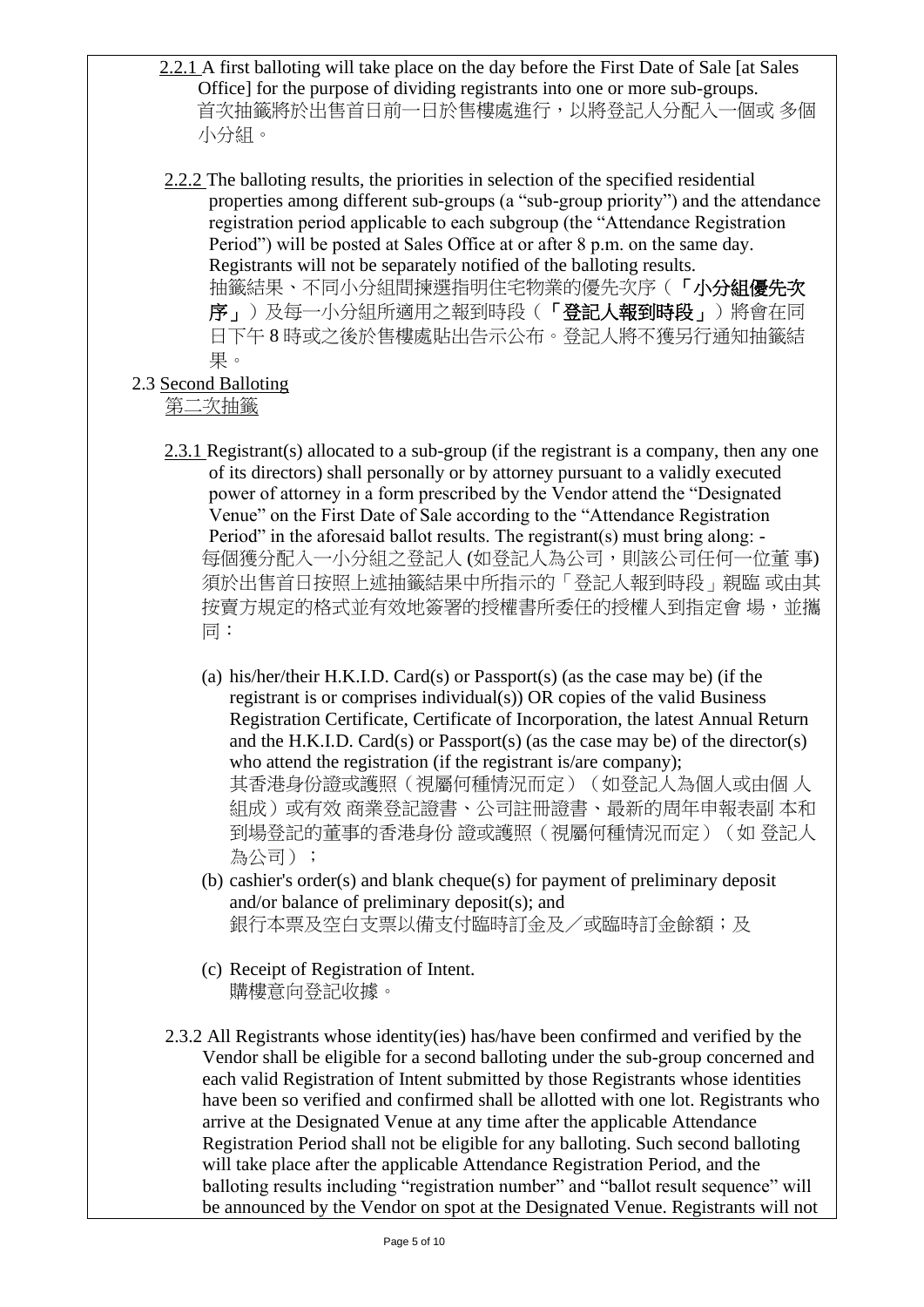## be separately notified of the balloting results.

所有登記人經賣方確認並核實身份後方可享有相關小分組下之第二次抽籤資 格,而經如此確認並核實身份後的該等登記人已遞交的每份有效的購樓意向 登記可獲分配一個籌。登記人若於適用的登記人報到時段屆滿後才到達指定 會場將不獲任何抽籤資格。上述第二次抽籤會在適用的登記人報到時段屆滿 後進行,抽籤結果將會包括「登記號碼」及「抽籤結果順序」將於指定會場 公布。登記人將不獲另行通知抽籤結果。

- 2.4 Selection of the specified residential properties in a sub-group will take place at Designated Venue after the aforesaid second balloting of that sub-group. Among the sub-groups, selection under a sub-group having a higher sub-group priority will take place before selection under a sub-group having a lower sub-group priority. The registrants under a sub-group shall proceed to select the specified residential properties which are still available at the time of selection in the order of priority according to the result of balloting allocated to the Registrations of Intent under that sub-group. 一小分組之指明住宅物業之揀選將於該小分組上述第二次抽籤完成後在指定會場 進行。在不同小分組間,小分組優先次序較高之小分組之揀樓將先於小分組優先 次序較低之小分組之揀樓進行。小分組下之登記人根據抽籤結果分配予該小分組 各購樓意向登記之順序揀選 當時仍可供選擇的指明住宅物業。
	- 2.5 A registrant shall, in respect of one Registration of Intent, select and purchase at least one and at most two specified residential properties Provided That when it is the turn of a registrant to select specified residential property(ies) in respect of a Registration of Intent (the "First ROI"): (1) two specified residential properties are selected in respect of the First ROI, no specified residential property may be selected in respect of the Related ROI (defined below) of that First ROI; or (2) one specified residential property is selected in respect of a First ROI, at most one specified residential property may be selected in respect of the Related ROI of that First ROI. If the registrant of a Registration of Intent is or includes the registrant (or any person comprising thereof) of the First ROI, that Registration of Intent is a Related ROI of that First ROI. 登記人須就一購樓意向登記揀選及購買至少 一個及最多兩個指明住宅物業,唯 如輪到登記人就一購樓意向登記(「首份登記」)揀選指明住宅物業時: (1) 就 首份 登記揀選兩個指明住宅物業,則不得就該首份登記之「有關連登記」(定 義見下 文)揀選任何指明住宅物業;或(2)就首份登記揀選一個指明住宅物業, 則最多只 可就該首份登記之有關連登記揀選一個指明住宅物業。如一份購樓意 向登記下之 登記人為或包括首份登記下之登記人(或組成該登記人之任何人 士),即為該首份登記之有關連登記。
	- 2.6 Where it is the turn of a registrant to select specified residential property(ies) and that registrant fails to make such a selection as aforesaid, such registrant will, in respect of that Registration of Intent, cease to be eligible for selection of any specified residential properties.

如在登記人揀選指明住宅物業時因任何原因未作出上述揀選,則該登記人將被 取 消就該購樓意向登記揀選任何指明住宅物業之資格。

- 2.7 The following provisions apply to the selection of specified residential properties: 以下條款適用於指明住宅物業之揀選:
	- 2.7.1 The cashiers' order(s) submitted with the Registration of Intent will be encashed to settle part of the preliminary deposit(s) of the specified residential property(ies) purchased (the balance to be paid by cheque(s)) if the registrant shall successfully purchase one or more specified residential properties. If the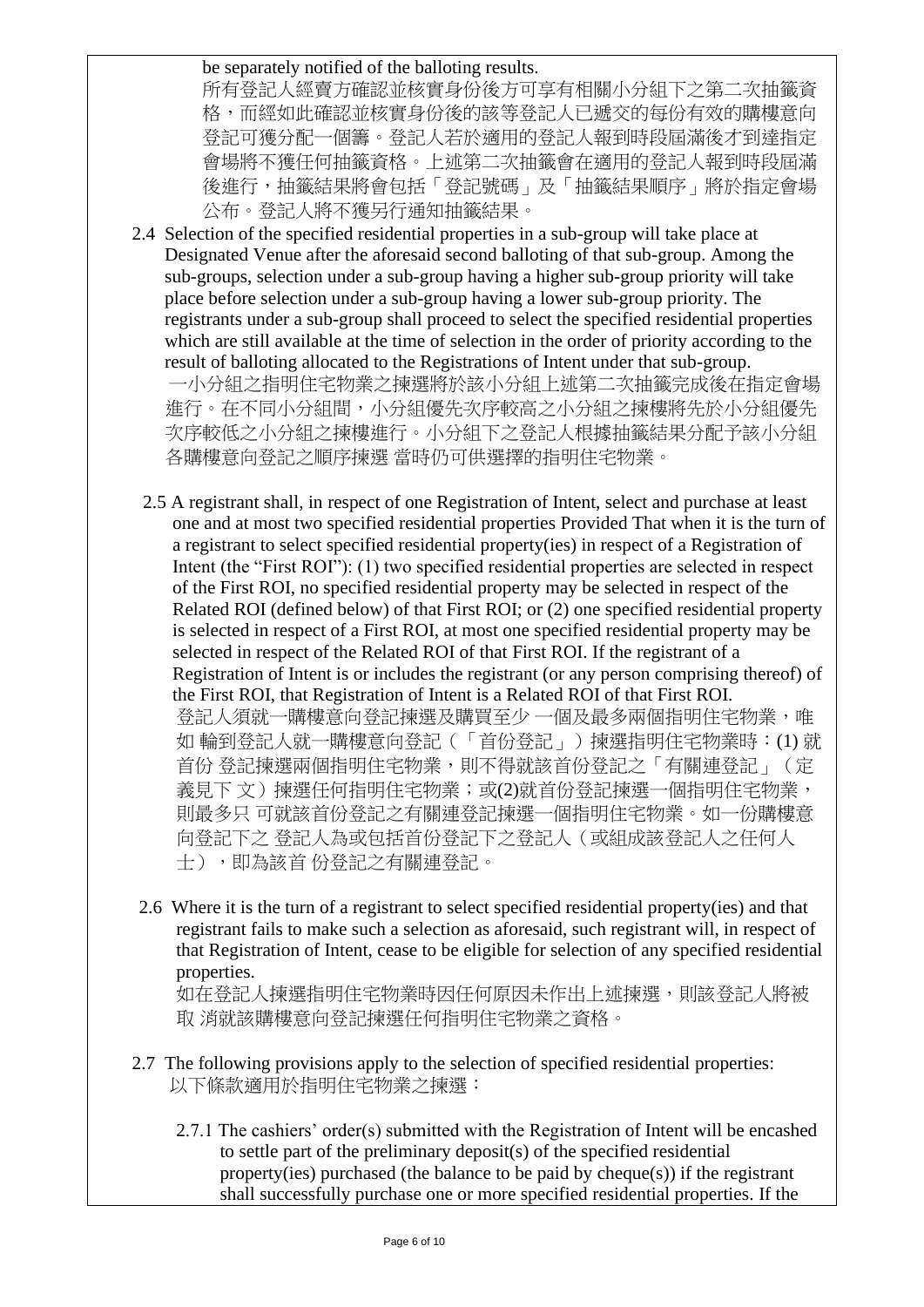number of specified residential properties a registrant purchases is more than the number of cashiers' order(s) submitted, the registrant shall submit on spot one cashiers' order (of the same payee and amount as a cashiers' order(s) submitted with the Registration of Intent) in respect of each such extra specified residential property to settle part of the preliminary deposit of that extra specified residential property (the balance to be paid by cheque(s)).

如登記人成功購入一個或以上的指明住宅物業,隨購樓意向登記附上的銀 行 本票將兌現以支付所購入指明住宅物業的部份臨時訂金(餘款以支票支 付)。倘登記人購入的指明住宅物業數目多於其所遞交之銀行本票數目, 登 記人須就每一超出之指明住宅物業即場補交一張銀行本票(抬頭人及金 額與 隨購樓意向登記附上之本票相同)以支付該超出之指明住宅物業的部 份臨時 訂金(餘款以支票支付)。

2.7.2 Where a registrant selects one or more specified residential properties in respect of a Registration of Intent:

登記人就一份購樓意向登記揀選一個或多於一個指明住宅物業:

- (a) the purchaser of at least one such specified residential property shall be: 最少一個該等指明住宅物業之買方須為:
	- (i) if that registrant comprises one person: 如登記人由一名人士組成:
		- (1) that registrant; or 該登記人;或
		- (2) that registrant together with one or more Immediate Family Members of that registrant; or 該登記人連同該登記人之一名或多名直系親屬;或
	- (ii) if that registrant comprises more than one person: 如登記人由多於一名人士組成:
		- (1) that registrant; 該登記人;
		- (2) that registrant together with one or more Immediate Family Members of any person comprising that registrant; or 該登記人連同組成該登記人之任何人士之一名或多名直系親 屬;或

(where each person comprising that registrant is the Immediate Family Member of each other person comprising that registrant) any one or more of the persons comprising that registrant, together with or without one or more Immediate Family Members of any one or more of the persons comprising that registrant; and (如組成該登記人之每一人士俱為組成該登記人之其他每一 人 士之直系親屬), 組成該登記人之一名或多於一名人士, 連同 或不連同組成該登記人之任何人士之一名或多名直系親 屬;及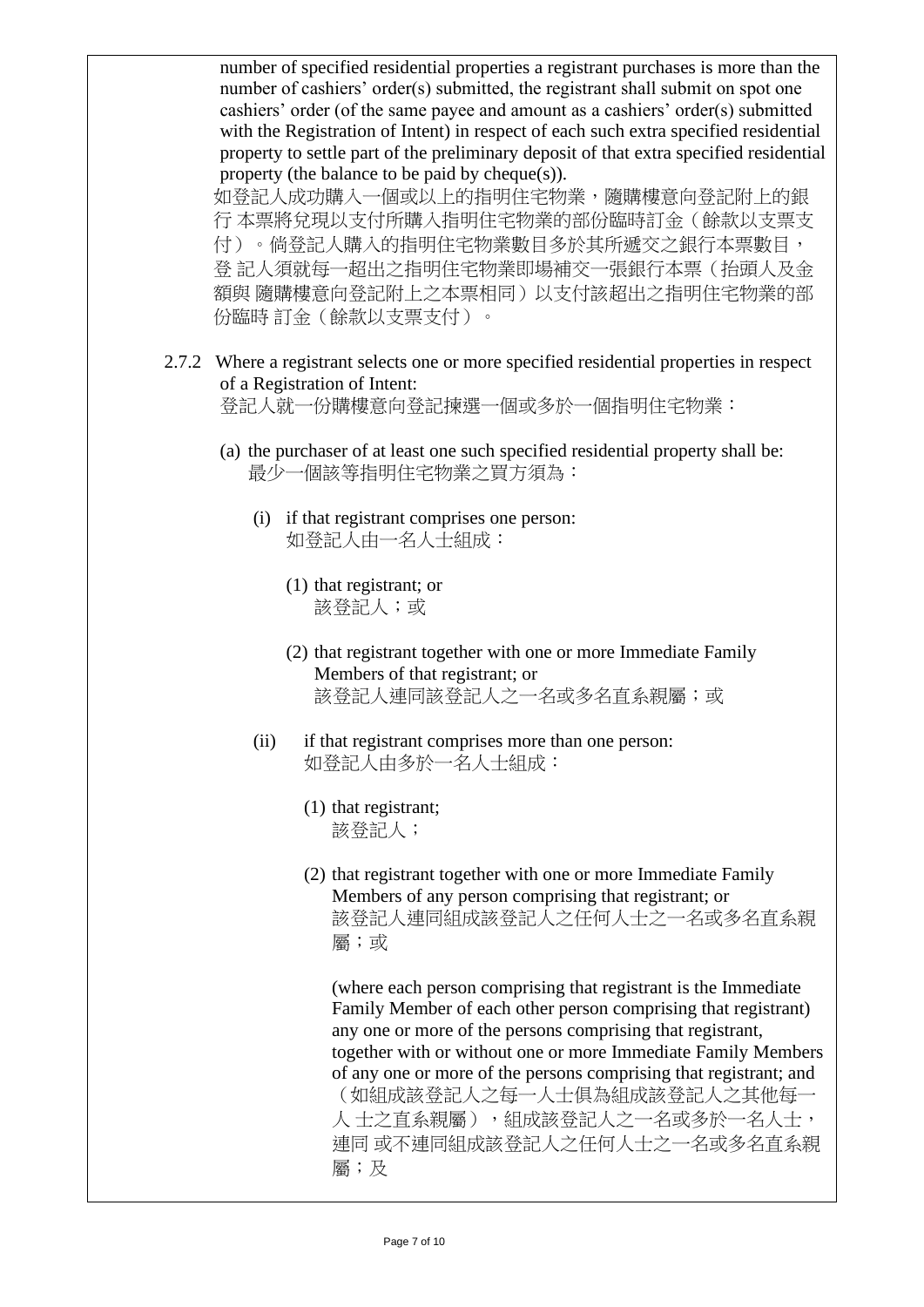| (b) the purchaser of any other such specified residential property shall be:<br>其他該等指明住宅物業之買方須為:                                                                                                                                                                                                                                                                                                                                           |
|--------------------------------------------------------------------------------------------------------------------------------------------------------------------------------------------------------------------------------------------------------------------------------------------------------------------------------------------------------------------------------------------------------------------------------------------|
| (i) if that registrant comprises one person:<br>如登記人由一名人士組成:                                                                                                                                                                                                                                                                                                                                                                               |
| $(1)$ that registrant;<br>該登記人;                                                                                                                                                                                                                                                                                                                                                                                                            |
| (2) that registrant together with one or more Immediate Family<br>Members of that registrant; or<br>該登記人連同該登記人之一名或多名直系親屬;或                                                                                                                                                                                                                                                                                                                 |
| (3) one or more Immediate Family Members of that registrant; or<br>該登記人之一名或多名直系親屬;或                                                                                                                                                                                                                                                                                                                                                        |
| (ii) if that registrant comprises more than one person:<br>如登記人由多於一名人士組成:                                                                                                                                                                                                                                                                                                                                                                  |
| $(1)$ that registrant;<br>該登記人;                                                                                                                                                                                                                                                                                                                                                                                                            |
| (2) that registrant together with one or more Immediate Family<br>Members of any person comprising that registrant;<br>該登記人連同組成該登記人之任何人士之一名或多名直系親<br>屬;                                                                                                                                                                                                                                                                                    |
| (3) (where each person comprising that registrant is the Immediate<br>Family Member of each other person comprising that registrant) any<br>one or more of the persons comprising that registrant, together with<br>or without one or more Immediate Family Members of any one or<br>more of the persons comprising that registrant; or<br>(如組成該登記人之每一人士俱為組成該登記人之其他每一人<br>士之直系親屬),組成該登記人之一名或多於一名人士,連同<br>或不連同組成該登記人之任何人士之一名或多名直系親屬;或       |
| (4) (where each person comprising that registrant is the Immediate<br>Family Member of each other person comprising that registrant) one<br>or more Immediate Family Members of any one or more of the<br>persons comprising that registrant.<br>(如組成該登記人之每一人士俱為組成該登記人之其他每一人<br>士之直系親屬), 組成該登記人之任何人士之一名或多名直系<br>親屬。                                                                                                                        |
| 2.8 After the completion of the selection as aforesaid, the sale of any remaining specified<br>residential properties will be on a first come first served basis from or after 4:00 pm on<br>the First Date of Sale at the Sales Office. The Vendor does not accept any person<br>interested in purchasing having queued up before the commencement of such sale.<br>完成上述揀樓後,尚餘之指明住宅物業將於出售首日下午4時或之後開始於售樓<br>處以先到先得形式發售。賣方不接受該發售開始前在場輪候之人士。 |

3. On 13 December 2020 and thereafter: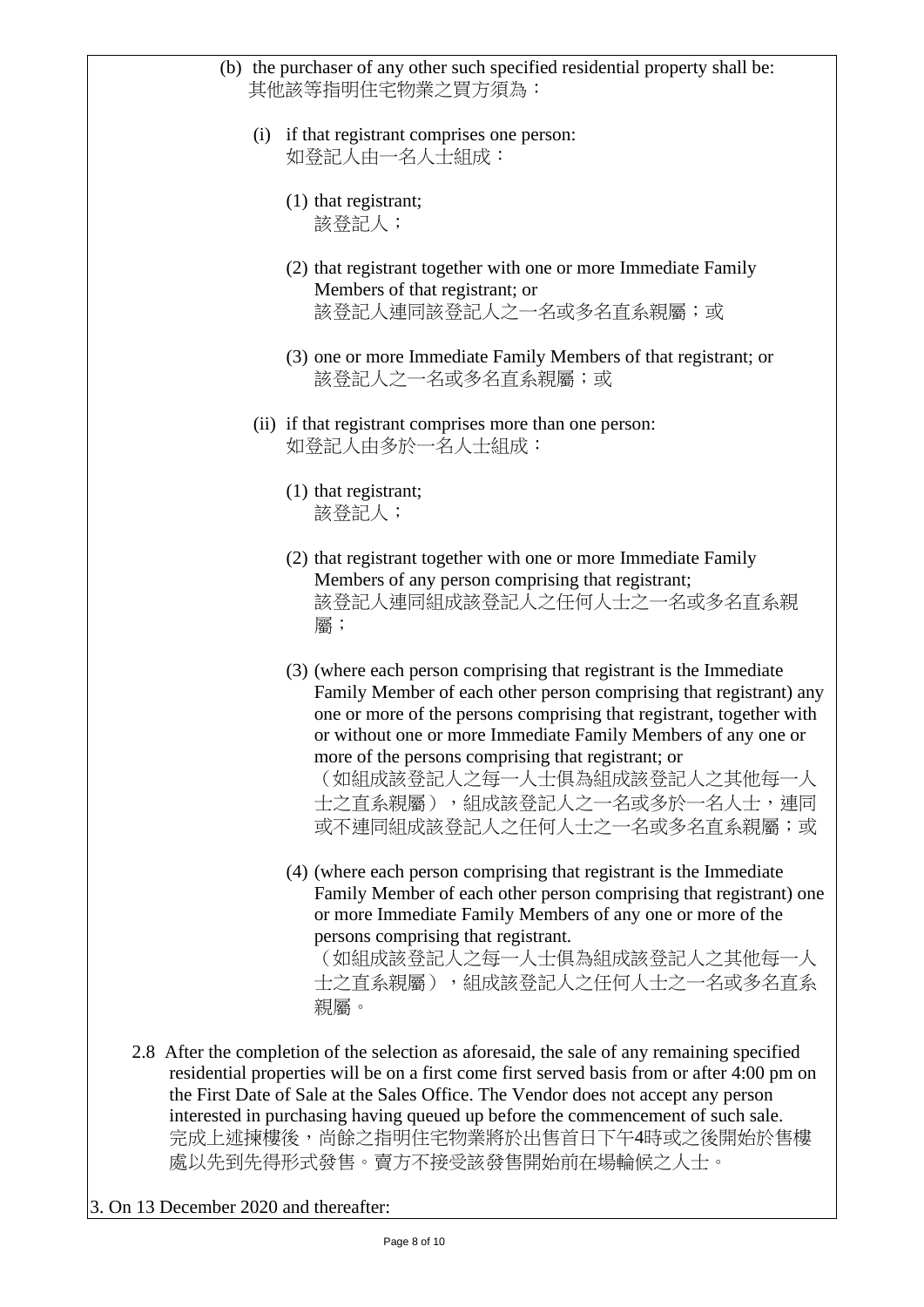2020年12月13日及之後:

First come First served. The Vendor does not accept any person interested in purchasing having queued up before the Time of the Sale on the date concerned.

以先到先得形式發售。賣方不接受相關日期出售時間前在場輪候之人士。

**The method to be used, where 2 or more persons are interested in purchasing a particular specified residential property, to determine the order of priority in which each of those persons may proceed with the purchase:**

在有兩人或多於兩人有意購買同一個指明住宅物業的情況下,將會使用何種方法決定每名 該等人士可購買該物業的優先次序:

Please refer to the above method. 請參照上述方法。

In case of any dispute, the Vendor reserves its right to allocate any specified residential properties to any interested person by any method (including balloting). 如有任何爭議,賣方保留最終決定權以任何方式(包括抽籤)自行分配任何指明住宅物業 予任何有意欲購買的人士。

## **Other matters:**

其他事項:

- (a) The sale of the specified residential properties is subject to availability. Please note that the completion of the confirmation and verification of a registrant's identity, any order of priority in respect of the selection of specified residential properties, or the Vendor's admittance of any person to any place where the sale will take place or a waiting queue does not guarantee that that registrant / person will be able to purchase any specified residential property. 將提供出售的指明住宅物業售完即止。登記人獲確認和核實身份、任何揀選指明住宅 物 業次序或任何人主獲賣方批准進入任何出售地點或獲賣方接受輪候,均不保證該登 記人 /人士能購得任何指明住宅物業,敬希注意。
- (b) Collection of cashiers' order any unused cashiers' order concerned will be available for collection at the Sales Office during the period from 14 December 2020 to 19 December 2020 between the hours of 2 p.m. and 8 p.m. The registrant shall bring along the Receipt of Registration of Intent, original / copy of identification document of the registrant or the copy of Business Registration Certificate and the company chop for the collection procedures. 本票取回辦法 –任何未使用之本票,登記人可於 2020 年 12 月 14 日至 2020 年 12 月 19 日下午 2 時至晚上 8 時於售樓處取回。登記人須攜同購樓意向登記收據、其身份證明文 件正本或 副本或公司商業登記證副本及公司印章。
- (c) If (i) Tropical Cyclone Warning Signal No. 8 or above or Black Rainstorm Warning Signal is in effect in Hong Kong; or (ii) where the Vendor considers that there being an event affecting the safety, order or public health in any place where the sale will take place and/or the vicinity of any of foregoing on any day on which the cashier order and copy(ies) of identification documents may be submitted or on a Date of Sale, then, for the safety of the registrants and the maintenance of order at any place where the sale will take place, the Vendor reserves its absolute right to change, postpone, extend or modify the date, time, period, deadline and/or place of the submission of Registration(s) of Intent, cashier order(s) and copy(ies) of identification document(s) and/or of the balloting and/or the Attendance Registration Period and/or selection of specified residential properties and/or the Date of Sale to such other date, time, period, deadline or place as the Vendor may consider appropriate. Details of the arrangement will be posted by the Vendor on . Interested persons will not be separately